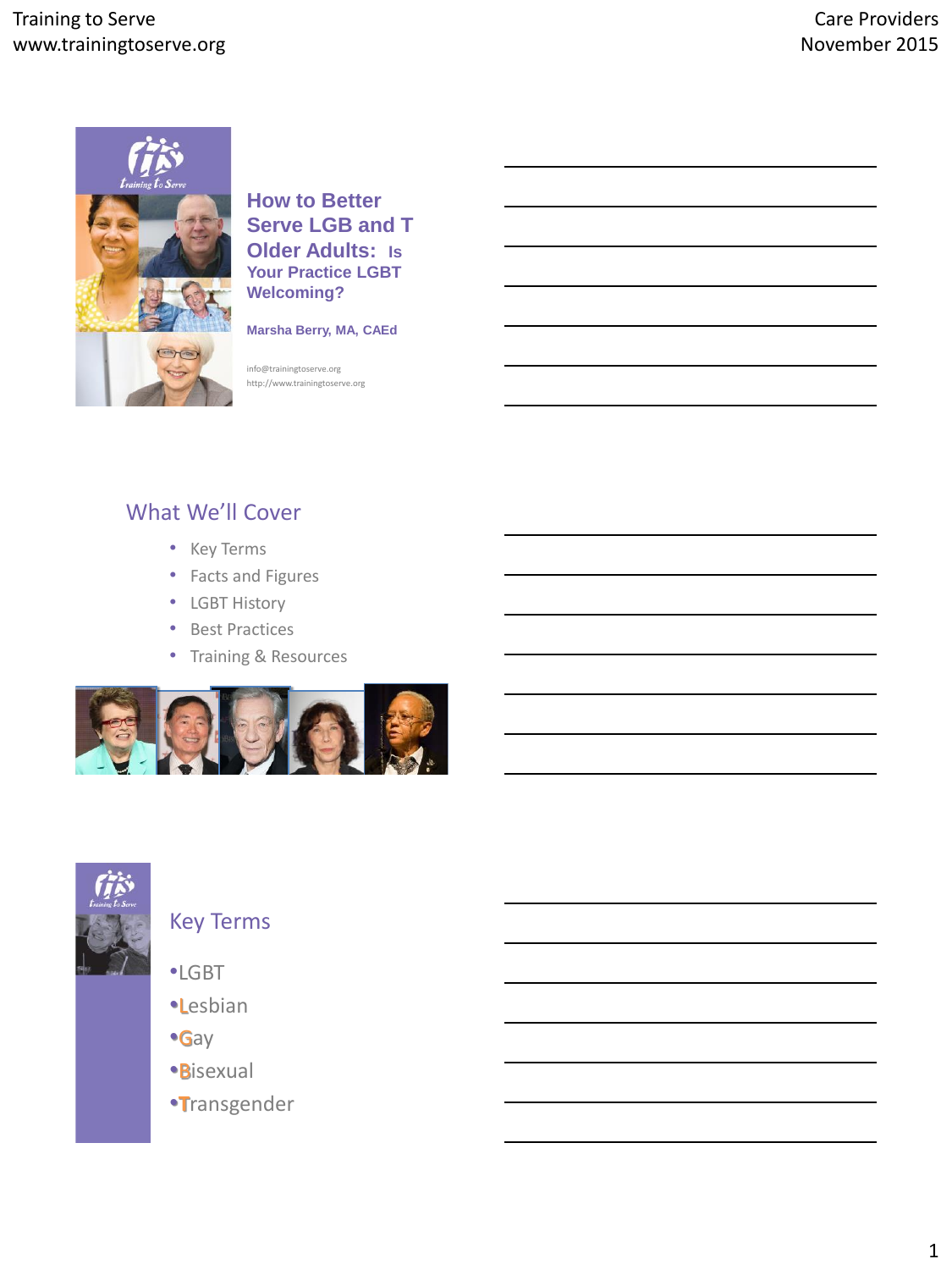

## Transgender

• People whose gender identity differs from the gender assigned at birth.



• Cisgender



# Terms to Avoid

- •Homosexual
- •Queer
- •Lifestyle
- •Sexual Preference

### How many LGBT 60+?

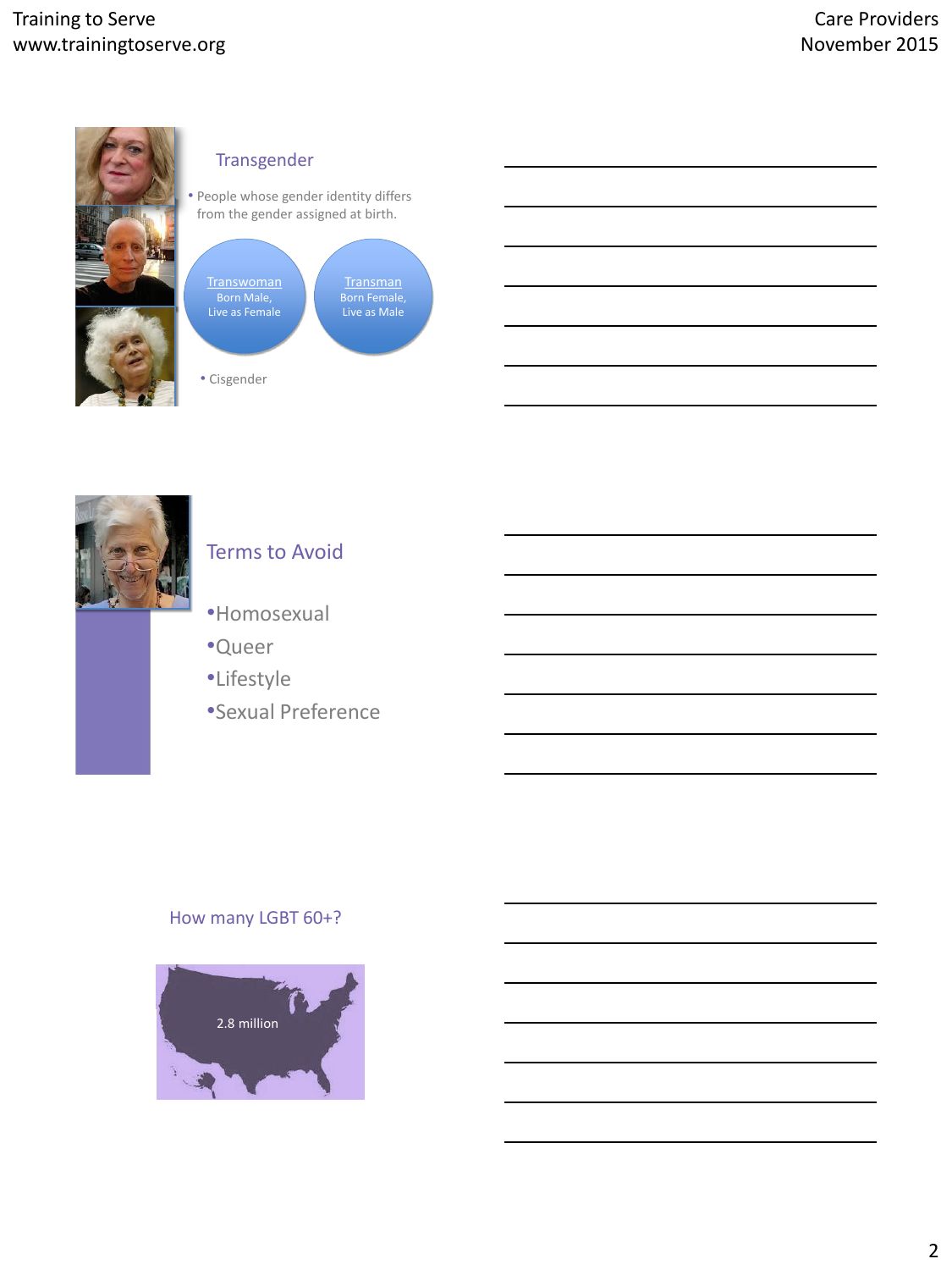

- Most LGBT seniors prefer fully integrated services and housing
- •Increasing number of LGBT seniors living openly, many with spouses and partners
- Handful of residential communities cater to older LGBT adults



Adapted from SAGE

#### Edith Windsor, b. 1930

- 1954. McCarthy Trials target "sexual perverts" for harassment and termination from government jobs. **Edith is 24**
- 1969. Stonewall Riots begin the gay rights movement. **Edith is 39**
- 1973. APA removes homosexuality from its list of mental disorders. **Edith is 43**



Adapt<br>SAGE

#### Edith Windsor

- 1997. Ellen DeGeneres comes out publicly as a lesbian. **Edith is 67**
- 2007. Edith marries Thea Spyer, her partner of 43 years, in Ontario Canada. **Edith is 77**
- 2013. United States v. Windsor struck down section three of the Defense of Marriage Act. **Edith is 83**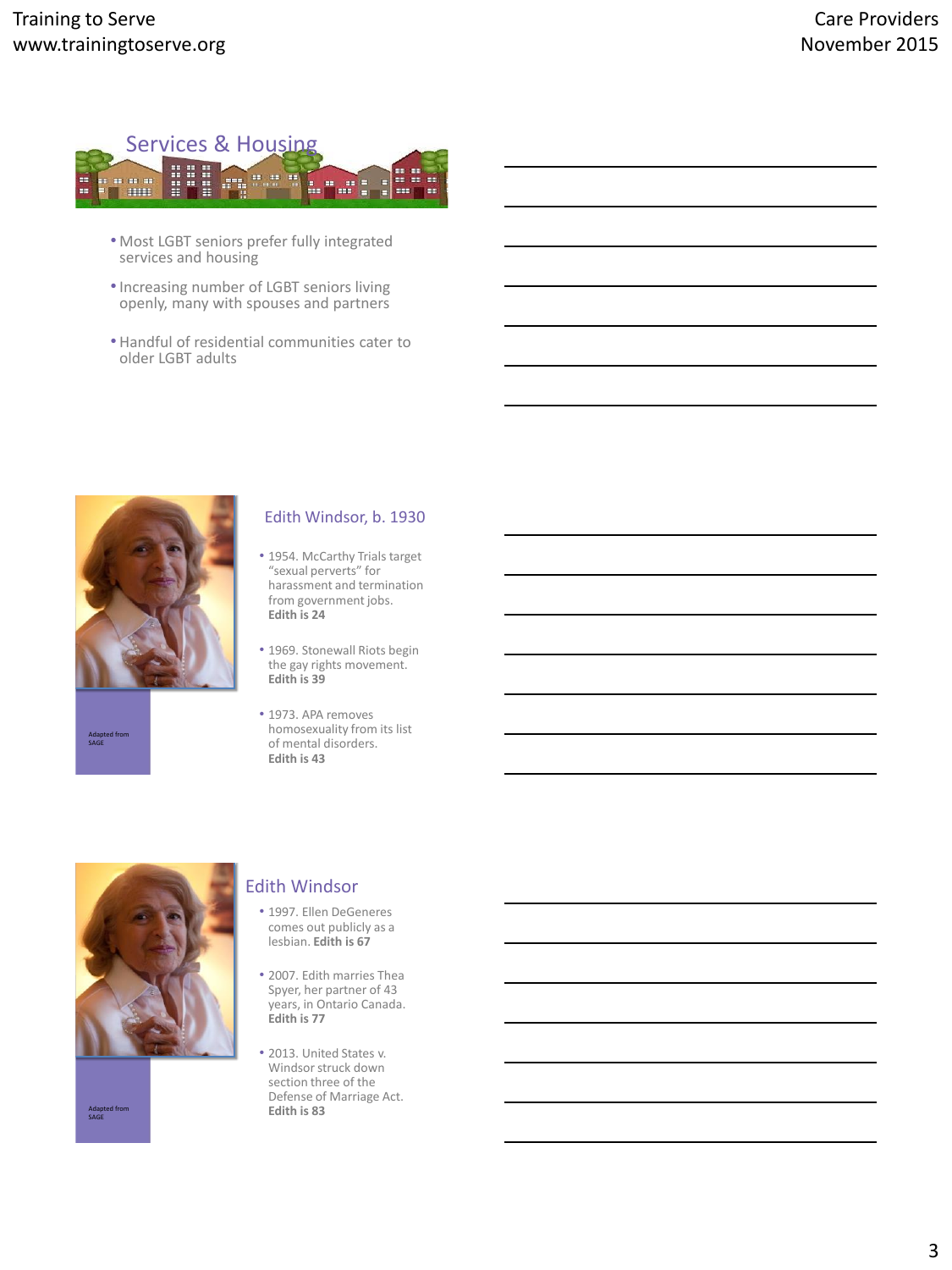# Training to Serve www.trainingtoserve.org



# Impact of LGBT History

- Hesitant or fearful to disclose LGBT id
- Afraid of abuse or substandard care
- Rely on families of choice/friends for care



## Horizontal Caregiving

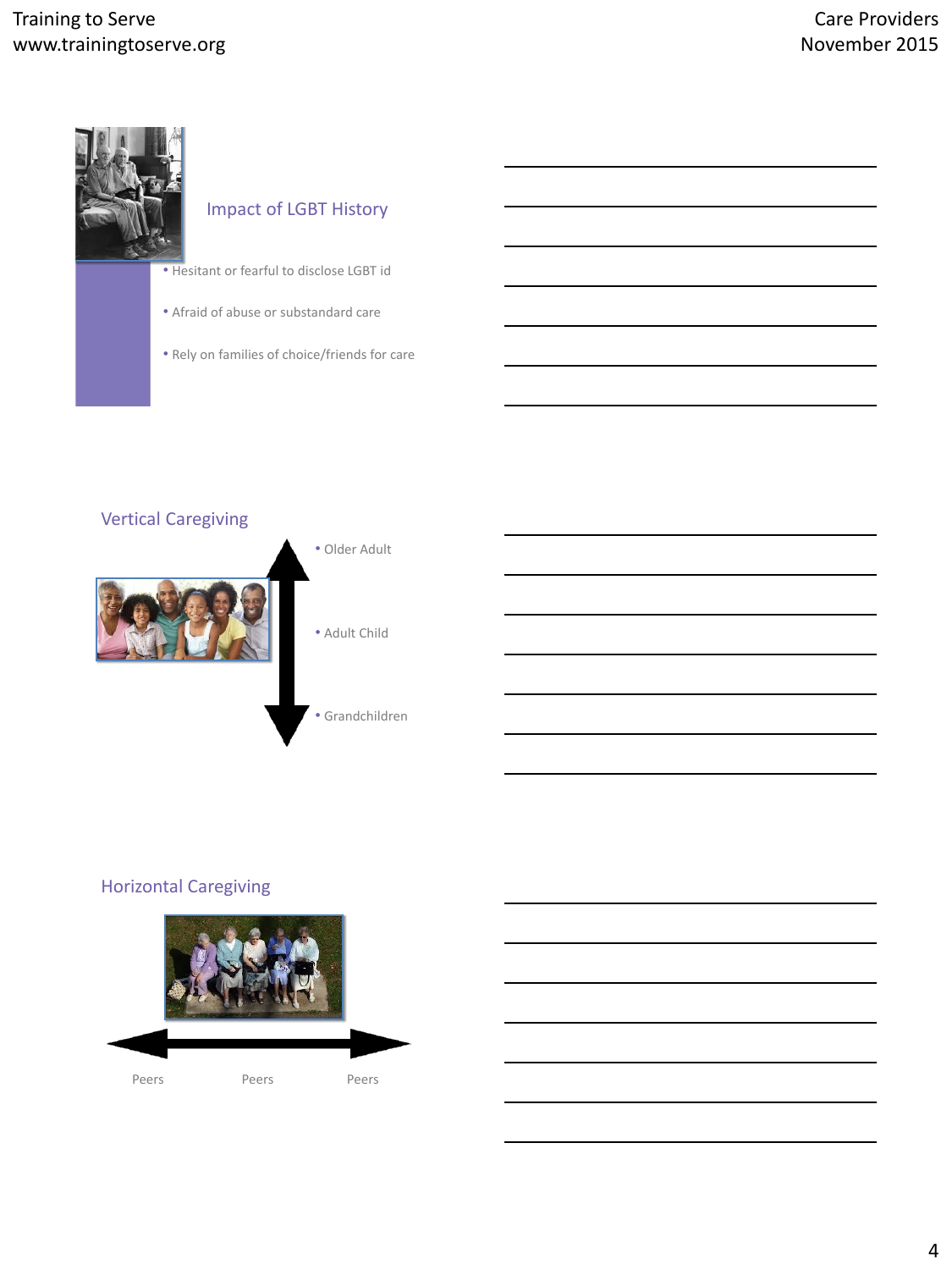

# Isolation

•Live Alone (1.5X)

- •No Children (4X)
- •No Caregiver (2X)



*LGBT Older Adults in Long-Term Care Facilities: Stories from* 

#### Beliefs About Long Term Care

- 89% staff would discriminate
- 81% peers would discriminate
- 77% peers would isolate
- 53% staff would abuse



### Reluctance to Access Services

- LGBT elders are 5 times less likely to access social services than larger population
- Tend to wait for crises
- Feel need to return to closet
- Assume straight & cis gendered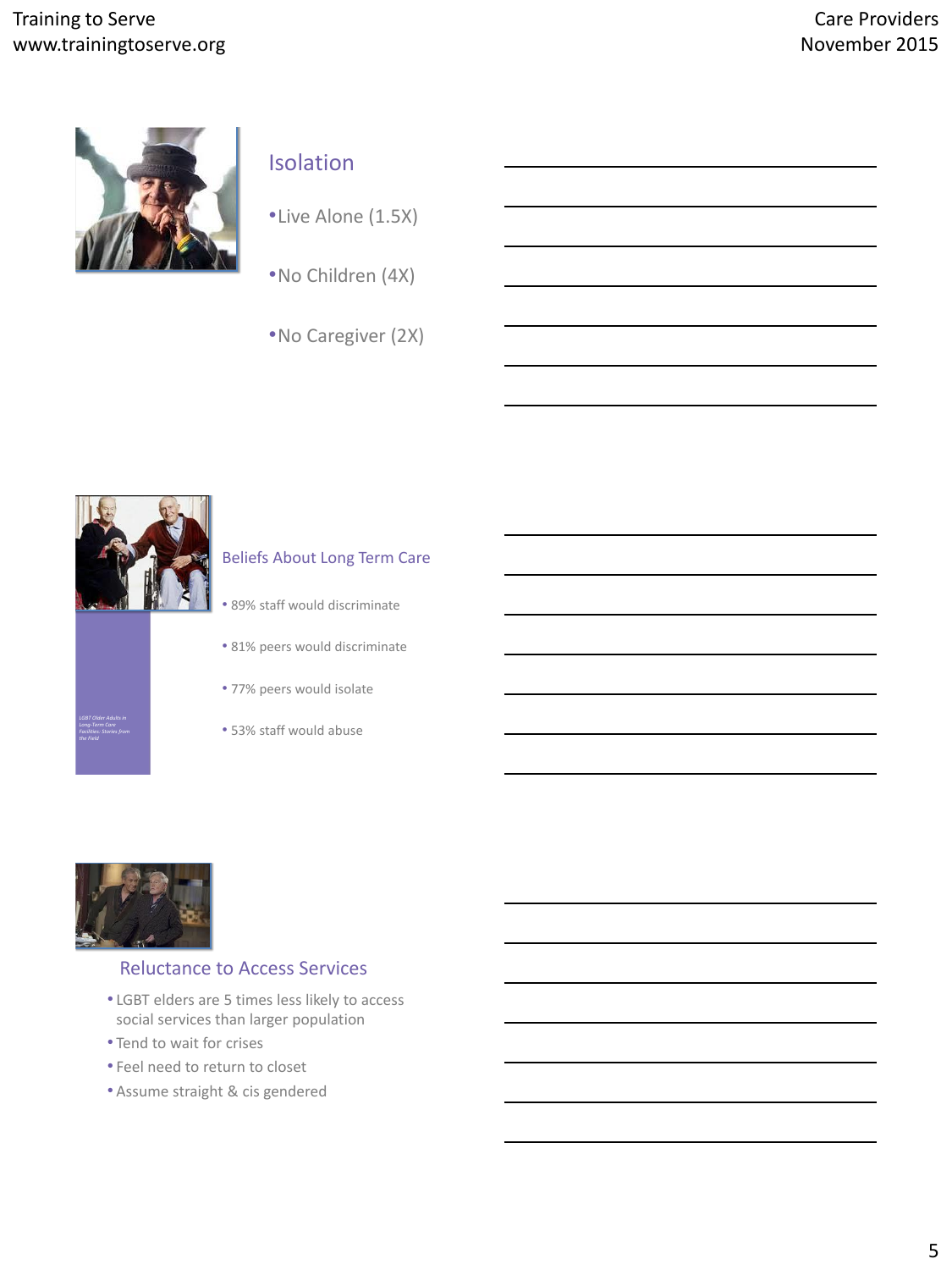



• Merrilee Weathers is a short-term resident at the convalescent center you manage. She is a male-tofemale transgendered person who has not had sex reassignment surgery. What do you tell the staff members who will be assisting her with baths and other personal hygiene activities? And a the moment, all your single rooms are taken, so she will need to share a room with another resident. Will you place her with a male or female roommate? And what, if anything, do you tell her roommate?



• A lesbian is convalescing at the care center that you manage. Her partner comes to visit regularly. They are openly affectionate with each other. The staff, the other residents, and their guests complain about their behavior. What do you do?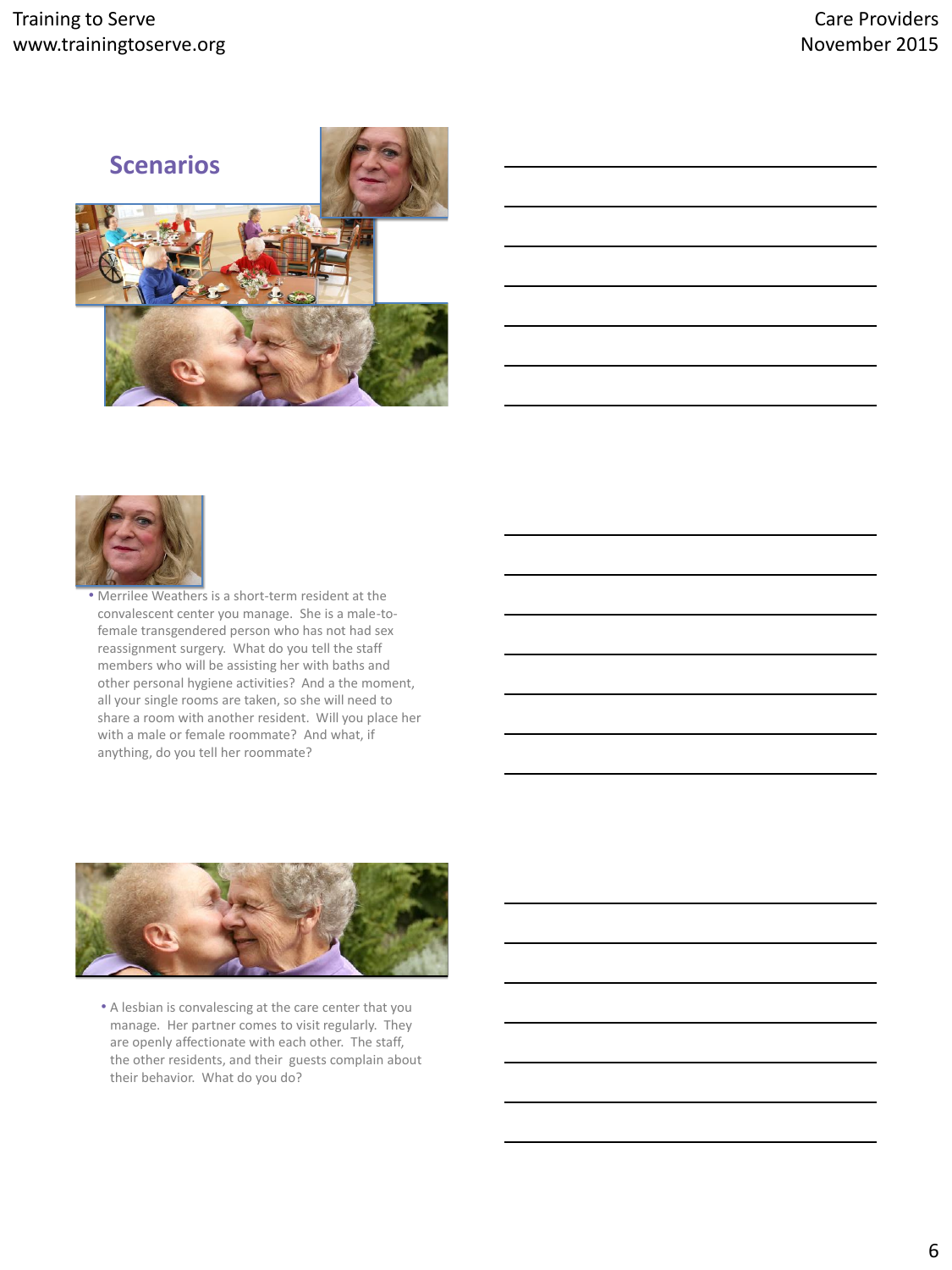





#### What Can You Do?



#### What Can You Do?

**We do not discriminate on the basis of:**  Age Race Sex Religion National Origin Language Education Marital Status **Sexual Orientation Gender Identity** HIV Status or Disability

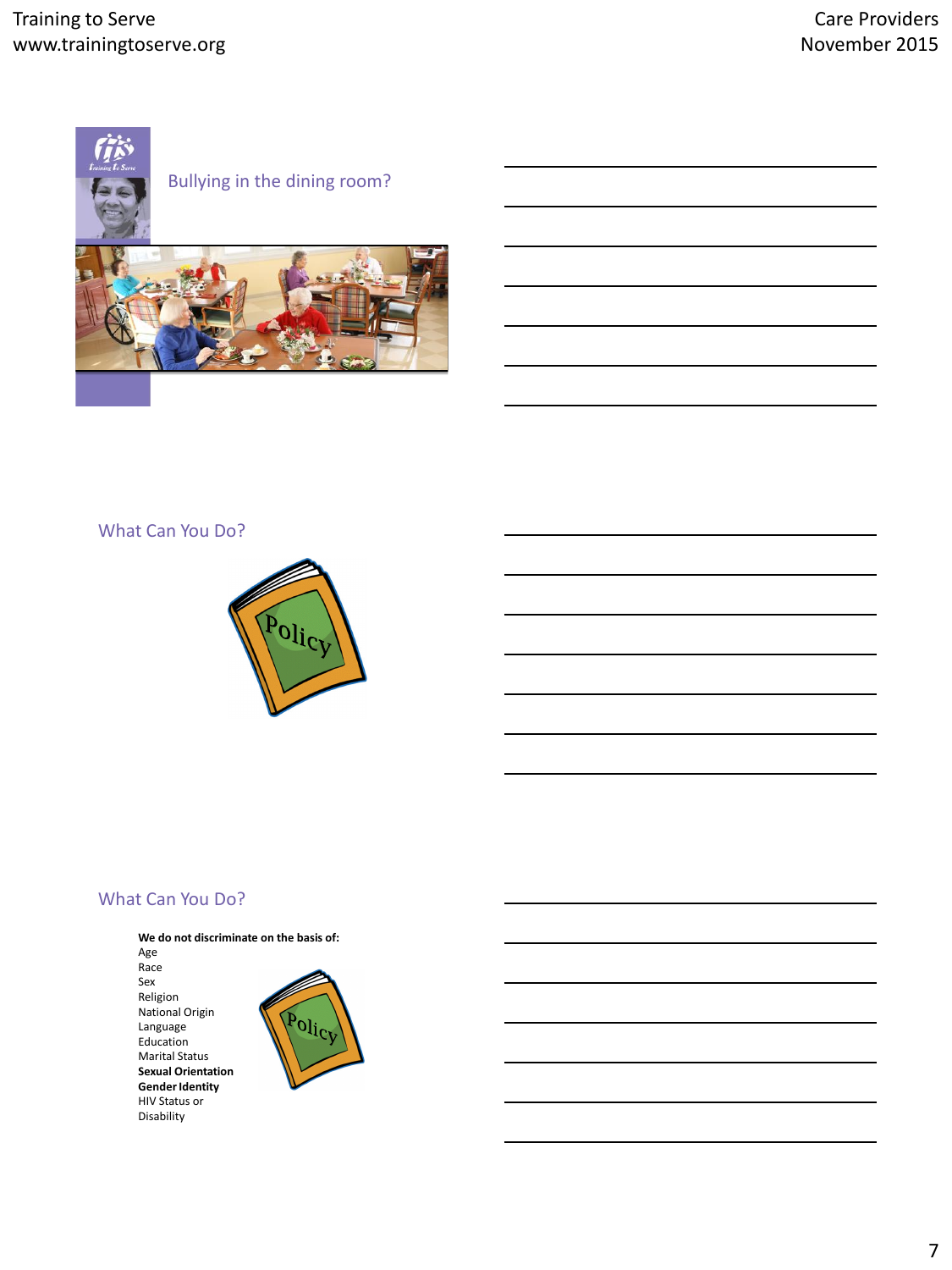

## Best Practices

- Incorporate questions related to gender id and sexual orientation into your resident/client/participant orientation process
- Include pictures of LGBT older adults in advertising materials and on your web site.





#### Best Practices

• Provide and honor active inclusion programs and events, and holidays within your organizations, not just for your residents/clients/ participants, but also for

your staff.

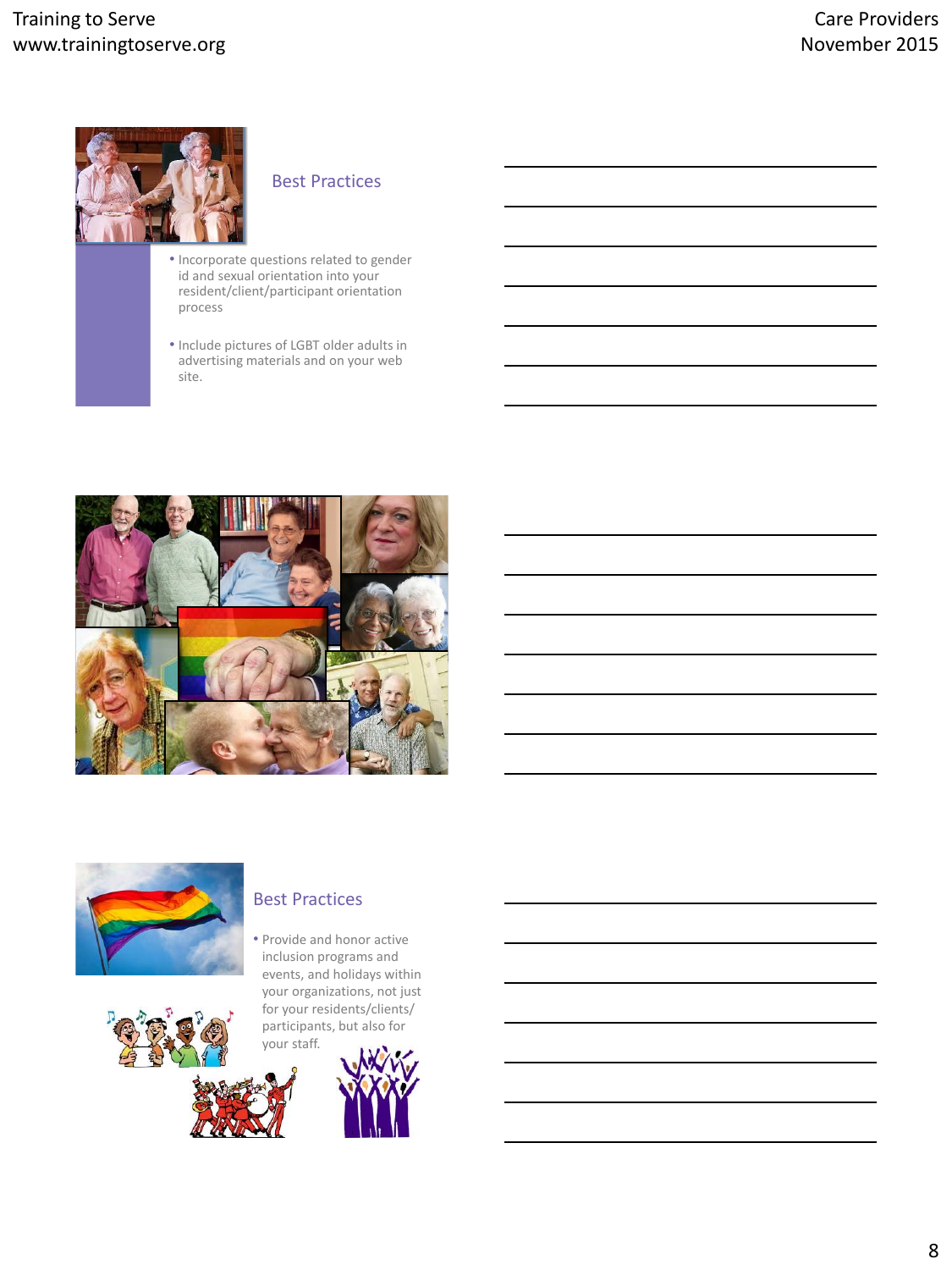## **SAFE ZONE**



All aspects of people Including race, ethnicity, **gender expression**, **sexual orientation**, socio-economic background, age, religion, body shape, size and ability.

Adapted from Boulder County, CO Public Health



### 10 Things You Can Do

- Include articles on LGBT topics or clients in your newsletter
- Make LGBT resources such as the *LGBT Aging Resource Guide* available to your clients and families
- Update assessments and forms to include LGBT welcoming language relating to sexual orientation and gender identity
- Include visible anti-discrimination statements on materials or in your office
- Train staff on LGBT aging sensitivity



# 10 Things You Can Do (cont.)

• Use same-sex couples or transgender clients in marketing materials